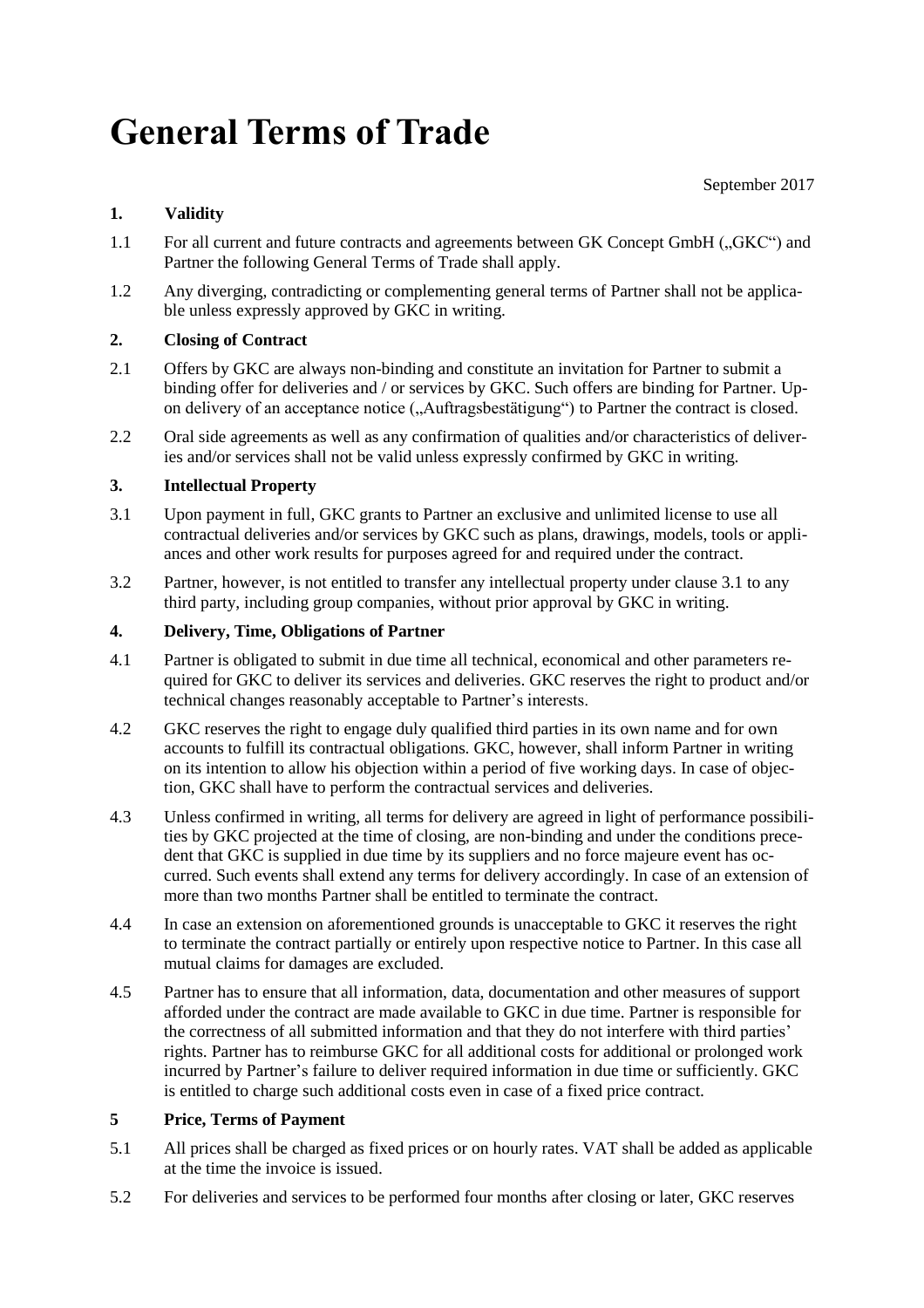the right to charge Partner with any increase in costs incurred after closing. GKC shall substantiate such additional costs upon request by Partner.

- 5.3 All payments shall be due and owing without deduction 10 days after the date of invoice. If deliveries and/or services afford more than six weeks GKC shall be entitled to submit partial invoices based upon work progress.
- 5.4 Any setting-off by Partner may only be based on claims that are either accepted by GKC or confirmed by final court order.

#### **6. Acceptance**

- 6.1 Partner has to immediately examine any deliveries for completeness and accordance with the contract documents.
- 6.2 GKC may require formal acceptance of delivered works and services and may request partial acceptance of partial deliveries in accordance with mile stones agreed under the contract. Partner hast o perform acceptance within two weeks upon formal acceptance request and sign an acceptance protocol. If Partner is obligated to accept but denies acceptance within the prescribed term or if acceptance is delayed for reasons beyond the scope of GKC, the works or partial works shall be deemed to be accepted after the prescribed term has elapsed.

#### **7. Retention of Title**

- 7.1 The delivered products, especially tools and constructions, shall remain the property of GKC until all of GKC's claims for payment resulting from this and from all future contractual relations have been met. If Partner passes on the conditional commodity in the course of orderly business, his claims arising from the transfer are hereby assigned to GKC, which accepts such assignment.
- 7.2 Any disposal beyond the course of orderly business, such as pledging or transfer by way of security, is only valid upon prior approval by GKC. In case of seizure by a third party, Partner has to inform the executory officer about GKC's ownership and inform GKC on the proceeding by handing over of the execution protocol.

#### **8. Warranty**

8.1 Partner is obligated to survey all deliveries and /or services provided by GKC immediately upon receipt for any deviations or defects. Perceptible defects existing at the time of passing of title or acceptance have to be reported in writing immediately upon receipt providing adequate and sufficient information or, in case of hidden defects, have to be documented and reported in writing immediately upon discovery.

In case of defects Partner shall be entitled to statutory remedies in accordance with the limitations hereunder.

- 8.2 Any claims resulting from defects shall be limited to a period of 12 months beginning with the date of delivery or with acceptance of the works.
- 8.3 In case defects or deviations are reported in due time and manner GKC shall remedy such defects in its own discretion by way of replacement or rectification. GKC reserves the right for a second remedy of the same defect if the first remedy fails. If the second remedy fails within due time Partner may chose to reduce the agreed price or terminate the agreement ("Rücktritt vom Vertrag").
- 8.4 Excluded from GKC's warranty are defects caused by incorrect use and acts of negligence by Partner or his personnel except Partner can demonstrate that the defects were not caused by such events.
- 8.5 If an inspection of any warranty claim shows that the defect does not fall under GKC's warranty, GKC may reclaim from Partner any costs involved in the inspection, unless such costs are insignificant.